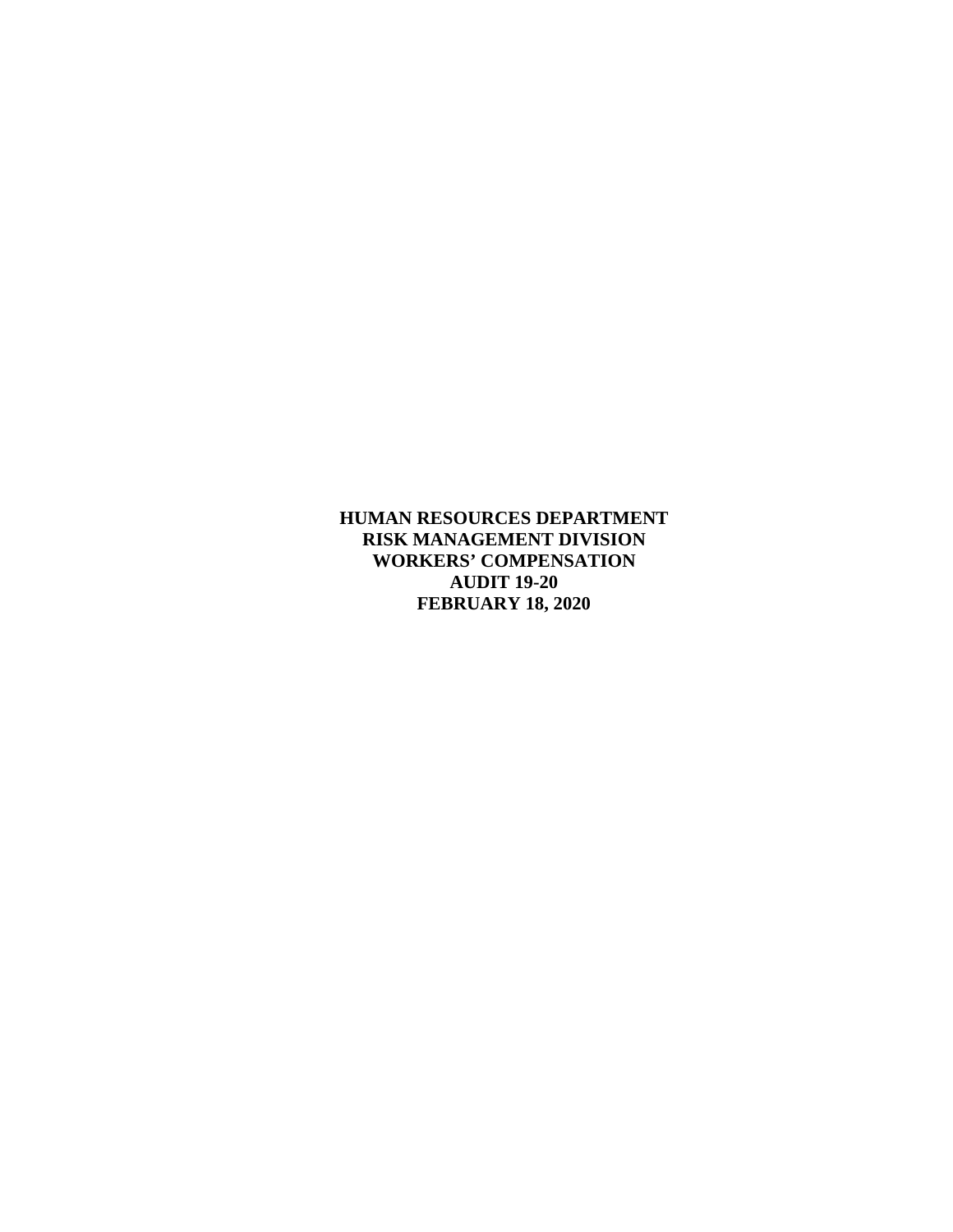# **CITY OF TAMPA**



**Jane Castor, Mayor**

**Internal Audit Department**

**Christine Glover, Internal Audit Director**

February 18, 2020

Honorable Jane Castor Mayor, City of Tampa 1 City Hall Plaza Tampa, Florida

RE: Workers' Compensation, Audit 19-20

Dear Mayor Castor:

Attached is the Internal Audit Department's report on Workers' Compensation.

The Risk Management Division of Human Resources has already taken positive actions in response to our recommendation. We thank the management and staff of Risk for their cooperation and assistance during this audit.

Sincerely,

/s/ Christine Glover

Christine Glover Internal Audit Director

cc: John Bennett, Chief of Staff Dennis Rogero, Chief Financial Officer Kelly Austin, Director of Human Resources Valerie Horton Rakes, Risk Manager

**315 E. Kennedy Blvd** • **Tampa, Florida 33602** • **(813) 274-7159**

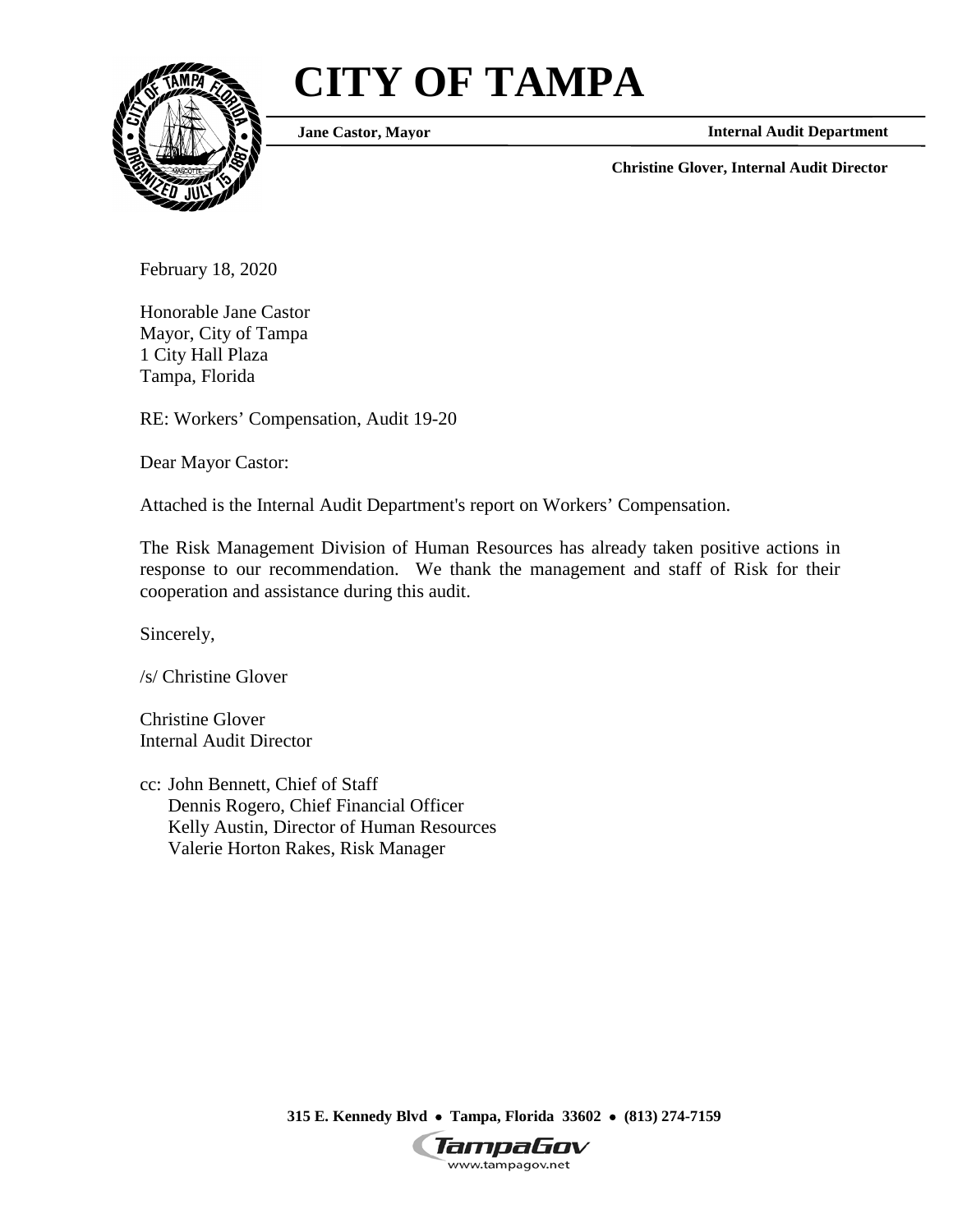## **HUMAN RESOURCES DEPARTMENT RISK MANAGEMENT DIVISION WORKERS' COMPENSATION AUDIT 19-20 FEBRUARY 18, 2020**

/s/ Vivian N Walker \_\_\_\_\_\_\_\_\_\_\_\_\_\_\_\_\_\_\_\_\_\_\_\_\_\_\_\_\_\_\_\_\_\_\_\_\_\_\_

Auditor

/s/ Christine Glover

\_\_\_\_\_\_\_\_\_\_\_\_\_\_\_\_\_\_\_\_\_\_\_\_\_\_\_\_\_\_\_\_\_\_\_\_\_\_\_ Audit Director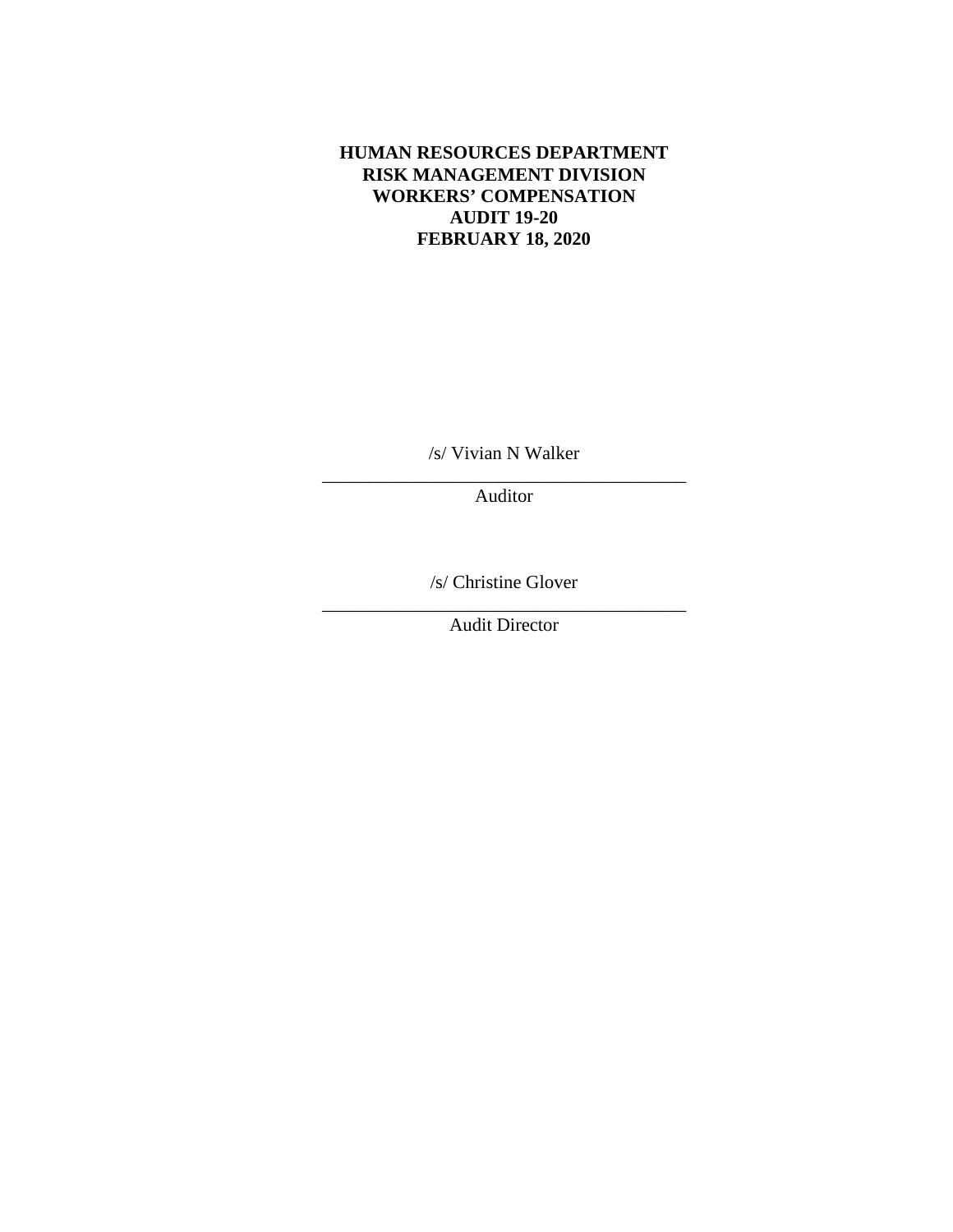### **HUMAN RESOURCES DEPARTMENT RISK MANAGEMENT DIVISION WORKERS' COMPENSATION AUDIT 19-20**

#### **BACKGROUND**

Commercial Risk Management (CRM) – a third party administrator – administers the City of Tampa's (City) workers' compensation program. The Risk Management Division (Risk) oversees the contract with CRM. CRM is responsible for all medical and lost time payments and coordination of medical benefits for any employee injured while performing assigned duties for the City. CRM is also responsible for filing the required forms with the State of Florida. As of September 30, 2019, there were more than 560 open claims (since 1960) with reserves of more than \$25M.

#### **STATEMENT OF OBJECTIVES**

This audit was conducted in accordance with the Internal Audit Department's FY2019 Audit Agenda. The objectives of this audit were to ensure that:

- 1. The system of internal controls related to segregation of duties for invoice approval and payment was adequate.
- 2. Payments to CRM for replenishing the imprest fund were properly supported by CRM and approved by Risk.
- 3. CRM subrogated claims when applicable.
- 4. CRM complied with the requirements of the City's contract and criteria reviewed during audits by the State of Florida's Division of Workers' Compensation.
- 5. Employees were notified of insurance for workers' compensation.

#### **STATEMENT OF SCOPE**

The audit period covered workers' compensation activity that occurred from October 1, 2017, through September 30, 2019. Tests were performed to determine whether CRM is fulfilling their stated duties and responsibilities in an effective and efficient manner. Original records as well as copies were used as evidence and verified through observation and physical examination.

#### **STATEMENT OF METHODOLOGY**

CRM has internally developed software that stores and processes information. The system also electronically transmits all information required by the State of Florida. The software is proprietary, which resulted in no data reliability testing. Therefore, no opinion is being made as to the reliability of the data.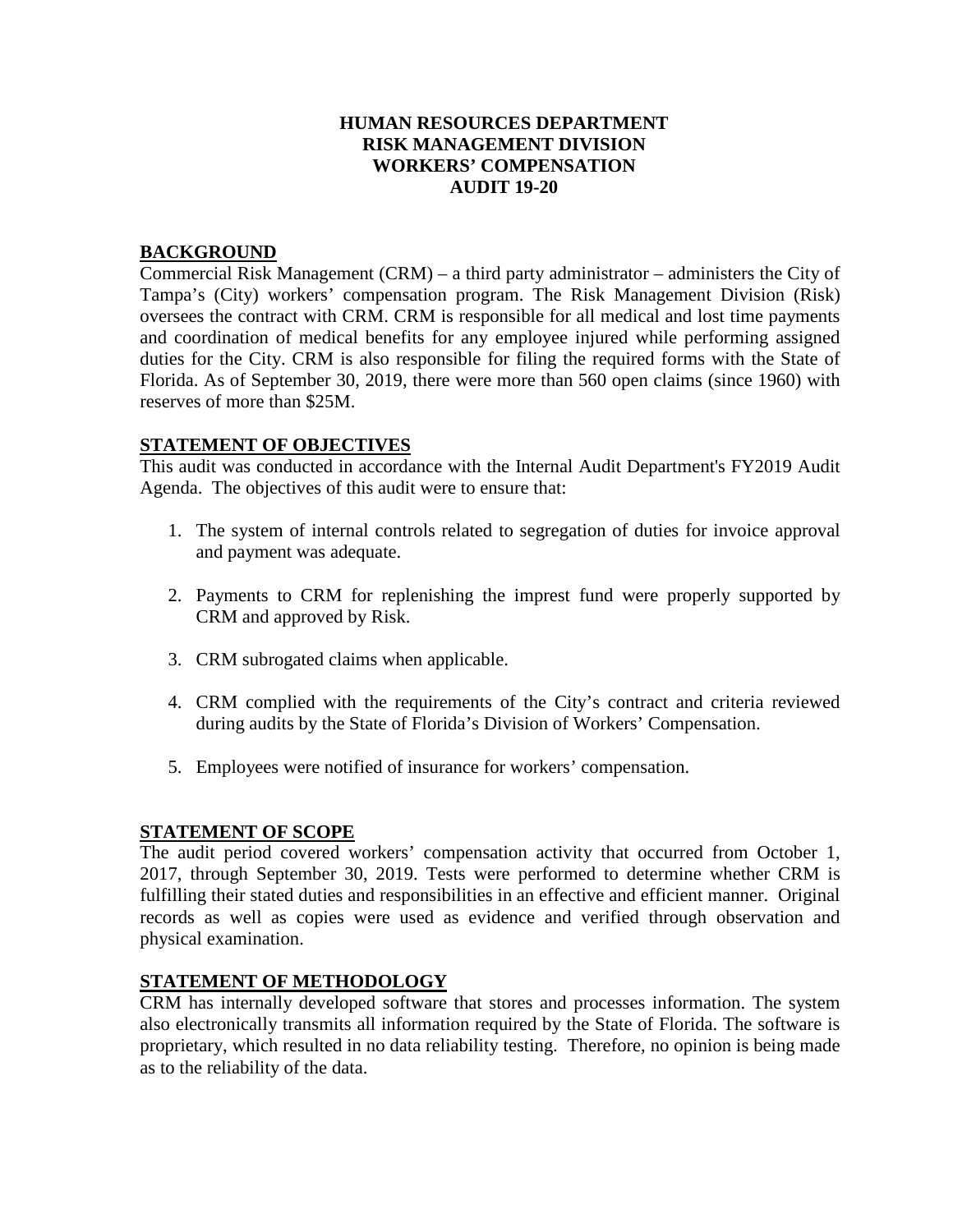The objectives for this audit were accomplished by the following:

- Reviewing sampled claim files in the CRM software for supporting documentation of payments and timely filing of forms with the State of Florida's Division of Workers' Compensation.
- Visiting City office locations for workers' compensation posters.
- Discussing elements of the contract with CRM and Risk.

# **STATEMENT OF AUDITING STANDARDS**

We conducted this performance audit in accordance with generally accepted government auditing standards. Those standards require that we plan and perform the audit to obtain sufficient, appropriate evidence to provide a reasonable basis for our findings and conclusions based on our audit objectives. We believe that the evidence obtained provides a reasonable basis for our findings and conclusions based on our audit objectives.

# **AUDIT CONCLUSIONS**

Based upon the test work performed and the audit finding noted below, we conclude that:

- 1. The system of internal controls related to segregation of duties for invoice approval and payment is adequate.
- 2. Payments to CRM for replenishing the imprest fund are properly supported by CRM and approved by Risk. However, the review process by the City can be enhanced to ensure invoices are properly supported before payment is remitted to CRM.
- 3. CRM subrogates claims when applicable.
- 4. CRM complies with the requirements of the contract and specific criteria reviewed during audits from the State of Florida's Division of Workers' Compensation.
- 5. Employees are notified of insurance for workers' compensation.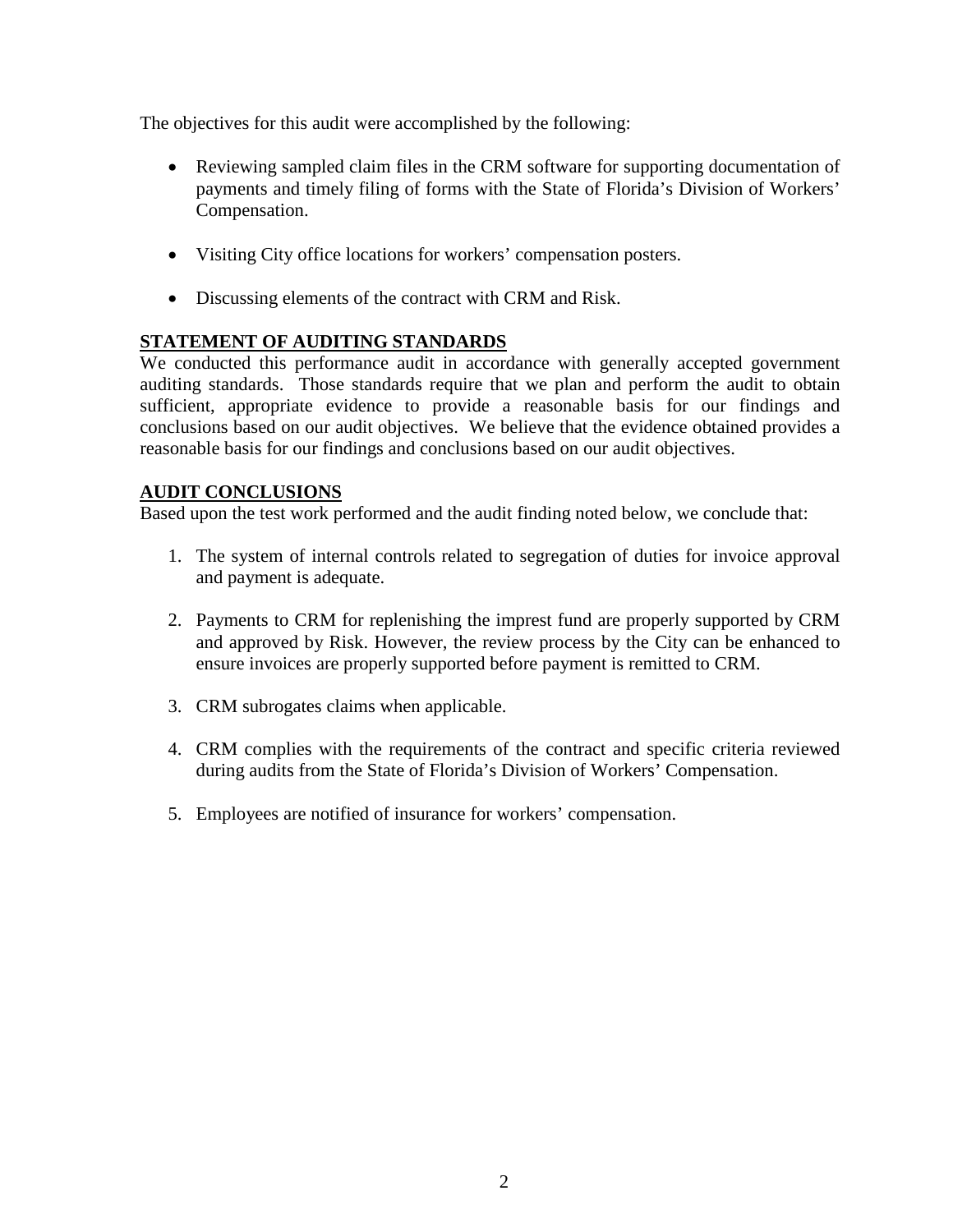## **IMPREST ACCOUNT**

STATEMENT OF CONDITION: CRM uses an imprest account that is funded by the City to pay all workers' compensation claims. Monthly, CRM submits a loss run report that details payments from the bank account attached to an invoice, which is the request to replenish the imprest account to its "original balance."

Risk does not review the loss run report or any other documentation in a level of detail to ensure accuracy of the amount being requested by CRM. Risk indicated there is regular communication with CRM of the larger more prominent items, but no routine documented review.

A discussion with the Accounts Payable (AP) and the Banking sections of Revenue and Finance disclosed that the check payable to CRM for replenishing the imprest account is submitted by AP to Banking. Banking prepares the deposit slip for CRM's bank account and places the documentation in the drop box for pickup by the City's bank courier to transport to the bank.

CRITERIA: Prudent business practices would encourage an independent verification of data provided to support invoicing before payment. Also, per the January 2020 AP Policy, "all checks must be mailed directly to the vendor. If there is a vendor emergency, and the check must be picked up in person, the request must be made in writing or email by the department to the Chief Accountant."

CAUSE: Currently, Risk does not have an employee dedicated to monitor workers' compensation activity. Additionally, the reason for the historical practice of the Banking section preparing the deposit slip for CRM could not be explained by anyone in the current Management for the Risk or Banking Divisions.

EFFECT OF CONDITION: Potential for overpayment to the TPA for claims already reimbursed or invalid. Also, preparing the deposit slip and including the deposit for the TPA with the City's daily deposits both creates an exception to the current AP policy and creates an inefficient process by generating an extra cost (deposit slips and Accounting Technicians time) to the contract.

RECOMMENDATION: Risk should develop a process that would include a periodic review in detail of documentation to support payments made on the City's behalf and for which reimbursement is requested. This review should be random and at a minimum document the claims and specific documentation reviewed.

CRM should be consulted on whether or not remittal by check is acceptable or if a more expeditious method is required. If payment by check is still acceptable, AP should follow their normal process for remittal of payables and mail the check to CRM or, if required, obtain approval from the Chief Accountant for pickup. If payment by check will not be expeditious enough, the preferred method of payment needs to be established.